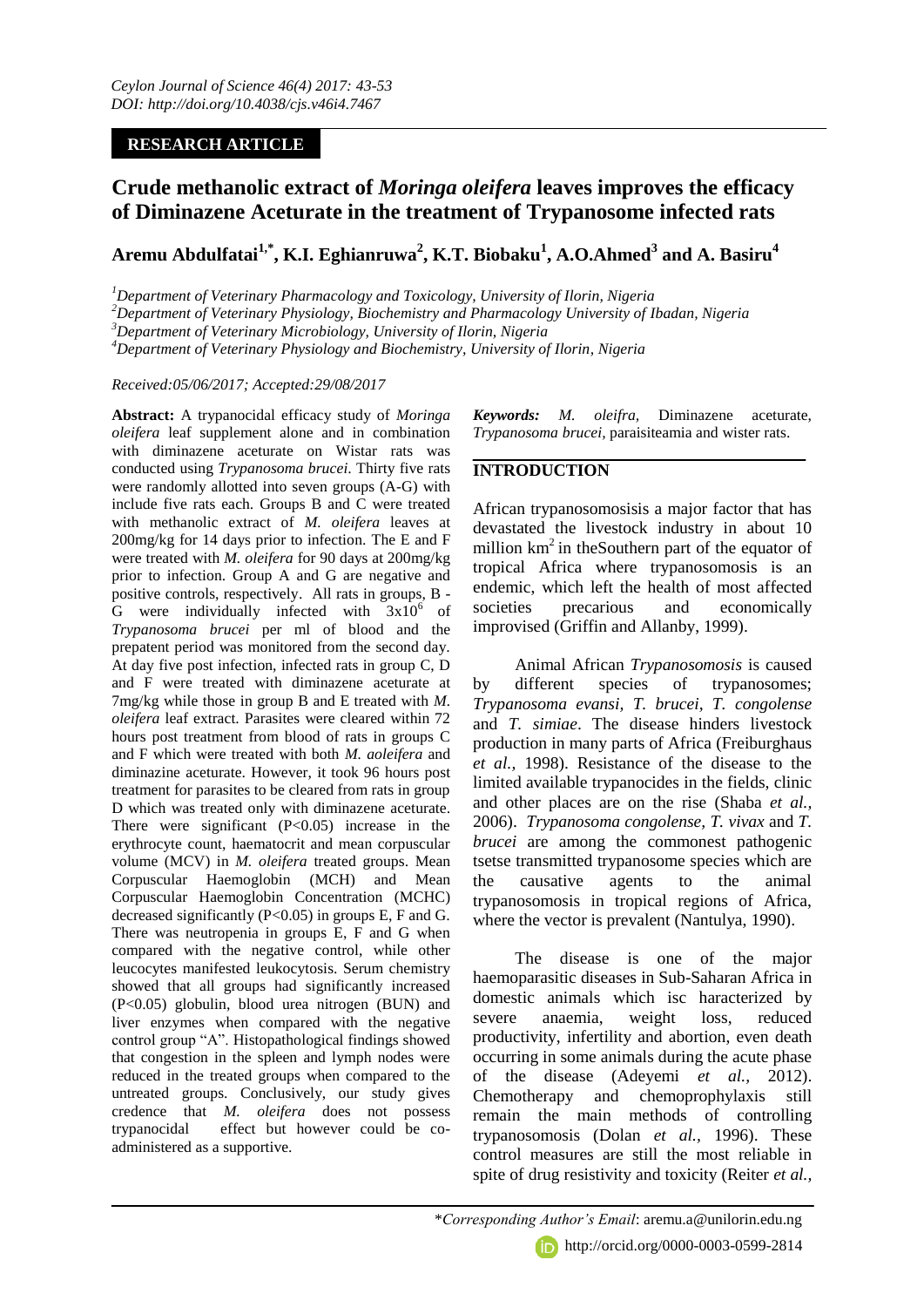2011) since the development of an effective vaccine against the disease has been unsuccessful due to variant antigenic property of the parasites (Kinabo and Bogan, 1998). Diminazene aceturate however, is one of the few drugs available for both treatment and prophylaxis of African trypanosomosis in livestock especially in cattle infected with *T. congolense, T. vivax* and *T. brucei* (Eghianruwa *et al.,* 2004).

Conventional chemotherapeutic treatment of trypanosomosis is no longer befitting as a result of side effects associated with the drugs and the development of many resistance trypanosome in many part of the world. Research now focuses on finding new compounds for treating trypanosome infection (Kibona *et al.,* 2002. Due to the aforementioned reasons and implications this study is aimed at assessing the effect of *M. oleifera* on the efficacy of a conventional trypanocidediminazene aceturate.

### **MATERIALS AND METHODS**

#### **Drug**

Diminazeneaceturate(Kepro® Veterinary Company, Holland) at 7mg/kg was used, and was administered in the quadriceps using 23 gauge syringe and needle.

#### **Plant Authentication and Preparation**

The leaves of *M. oleifera* were procured at Ajibode, Akinyele Local Government area of Oyo State, located in the South Western part of Nigeria, which is about 2 Km from the University of Ibadan, Ibadan, Nigeria. It was taxonomically identified and authenticated in the herbarium of the Department of the Forest Research Institute of Nigeria (FRIN), with voucher number UIH-10847. The leaves of *M.oleifera* were washed thoroughly, dried in shade and pulverized to powder. The methalonic extraction was done at the Department of Pharmaceutical Chemistry, Faculty of Pharmaceutical Science, University of Ibadan using the method of Adeyemi (2000). The concentration of the extract in the final preparation was 7.5 % of the stock solution, and it was diluted in soya oil as a vehicle. The percentage yield of the extract was also obtained using a formulae.

#### *M. oleifera* **Phytochemical Screening**

Phytochemical screening of methanol extract of *M. oleifera* leaves was done by qualitative chemical screening for identification of the various classes of the chemical constituents present, as previously described by Sofowora (2006).

### **Ethics, Experimental Animals and Study Design**

Ethical approval was sought from ACUREC, University of Ibadan, Nigeria with approval code number, UI-ACUREC/APP/2016/011. Thirty five adult male and female Wistar rats between the ages of 8-12 weeks, weighing 90-105g were used for this study. The rats were housed in the animal house of the Department of Veterinary Physiology, Biochemistry and Pharmacology, University of Ibadan, Nigeria. The animals were kept in cages under normal environmental temperature  $(20-22^{\circ}C)$  and fed with standard pelleted feed (Livestock®Lagos, Nigeria) and water given *ad libitum.* The rats were allowed to acclimatize to the laboratory environment for two weeks before the experiment commenced. Rats were grouped into seven with five rats each and the extracts were administered orally using an oral cannula.

The experimental dosages were as follows: Group A ( $n = 5$  rats): Control and the rats were uninfected and untreated. Group B**:** Dosed prophylactically with *M. oleifera* at 200 mg/kg daily for 14 days before infection and *M. oleifera* was used for treatment post infection. Group C**:**  Dosed prophylactically with *M. oleifera* orally at 200 mg/kgdaily for 14 days before infection and treated with diminazene aceturateat 7mg/kg post infection. Group D: Infected rats and treated with only diminazene aceturate at 7 mg/kg. Group E**:**  Dosed prophylactically with *M.oleifera* by oral route at 200 mg/kg for 90 days and *M.oleifera* was used for treatment post infection. Group F: Dosed prophylactically with *M.oleifera* at 200 mg/kg daily for 90 days and treated with diminazene aceturate at 7 mg/kg post infection. Group G**:** Infected and untreated rats (positive control).

#### *Trypanosoma* **Stock and Inoculation**

*Trypanosoma brucei* was used in this study and was procured from Nigeria Institute for Trypanosomiasis and Onchocerciasis Research Institute, Vom, Plateau state, Nigeria.The dose of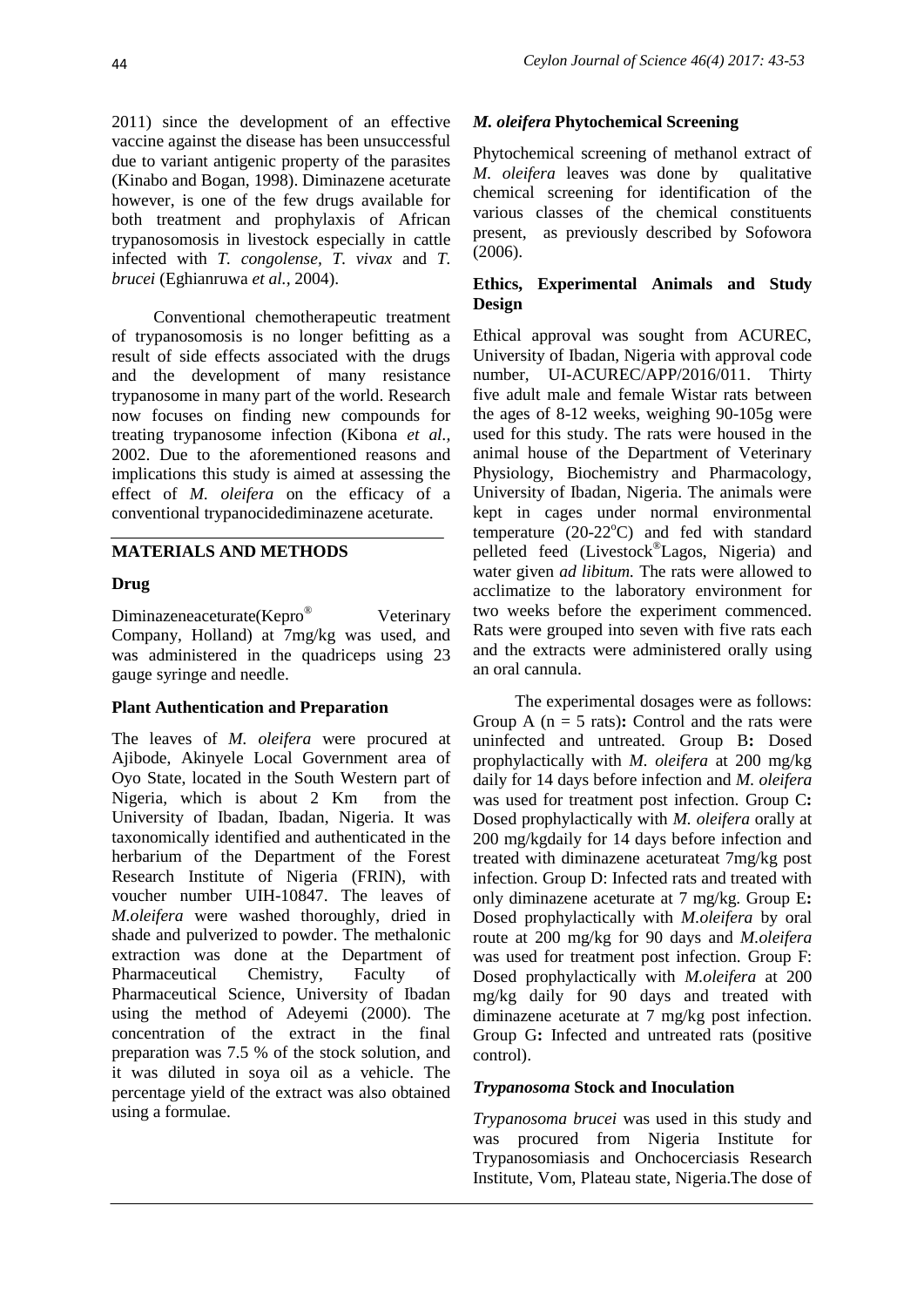inoculum was estimated to be  $3 \times 10^6$  of *Trypanosoma brucei* per ml of blood using the "Rapid Matching method"described by Herbert and Lumsden (1976). The parasites were maintained by serial passage in rats. To infect the rat, 1 ml of blood was collected from heavily infected rat and then mixed with 2 ml of normal saline. The mixture was viewed under microscope at  $\times$  40 magnification. The blood containing the parasites was then injected into rats intraperitoneally

### **Parasitaemia Assessment and Prepatent Period**

The presence of parasites in the blood of the infected rats was monitored from the second day post inoculation. Estimation of parasitaemia was conducted using the method of Herbert and Lumsden (1976). A number of fields (10-15) of each drop blood or incubated media, were counted for parasites in triplicate, using glass slides under inverted microscope  $(x 400)$ . An average mean trypanosome count was taken as number of trypanosomes per field.

### **Blood Collection and Analyses**

Blood samples were collected from the median canthus of the eye through the ocular vein by insertion of heparinzed capillary tube. 2-3ml of blood was collected into EDTA sample bottles. Blood sample was analyzed using the method of Schalm *et al.,*(1975). Haematological parameters analyzed were total Blood Count (TBC), Red Blood Cell (RBC), White Blood cell (WBC), Packed Cell volume (PCV), Haemoglobin (Hb), Platelet (PLT), and differential count including Mean Corpuscular Volume (MCV), Mean Corpuscular Haemoglobin (MCH) and Mean Corpuscular Haemoglobin Concentration (MCHC).

The Serum chemistry analyses were carried out using commercial test kits Biorex® (Diagnostic Limited, United Kingdom) total protein, alanine aminotransferase (ALT), aspertate aminotransferase (ASP), alkaline phosphatase (ALP), creatinine, albumin, globulin and total Bilirubin.

#### **Histopathological procedures**

After harvesting the brain, spleen and lymph node from the rats, the organs were promptly and adequately treated with 10% formaldehyde (fixation) in order to preserve its structure and molecular composition. After fixation, the piece of organ was dehydrated by bathing it successively in graded mixture of ethanol and water  $(70 - 100\%)$ . The ethanol was then replaced with a solvent miscible with the embedding medium. As the tissues were infiltrated with xylene, it became transparent (clearing). The impregnated tissue by xylene was placed in melted paraffin in an oven, maintained at  $58 - 60^{\circ}$ C (embedding). The heat caused the solvent to evaporate and the spaces within the tissues became filled with paraffin. The tissue together with its impregnating paraffin hardened after removal from the oven. The sections (5 μm) were then floated on water and transferred to a glass slide, and stained with haematoxylin and eosin stains. The slides were viewed under light microscope with a magnification of  $\times$  100.

### **Data analysis**

All data generated were expressed as mean ± SEM. The differences between the groups were analyzed by one-way analysis of variance (ANOVA) followed by Dunnet's post-hoc multiple comparison test using Graphpad Prism 5.03 statistical package, San Diego, Califonia, U.S.A (www.Graphpad.Com). P value considered was ( $P \leq 0.05$ ).

# **RESULTS**

The percentage yield of the extract was 75% W/W, and colour was dark to black. It was soluble in vegetable oil.

### **Phytochemical**

Phytochemical analysis of methanolic extract of *M. oleifera* revealed the presence of flavonoid, tannin, saponin, steroid, phenol carbohydrate and glycoside as shown in Table 1.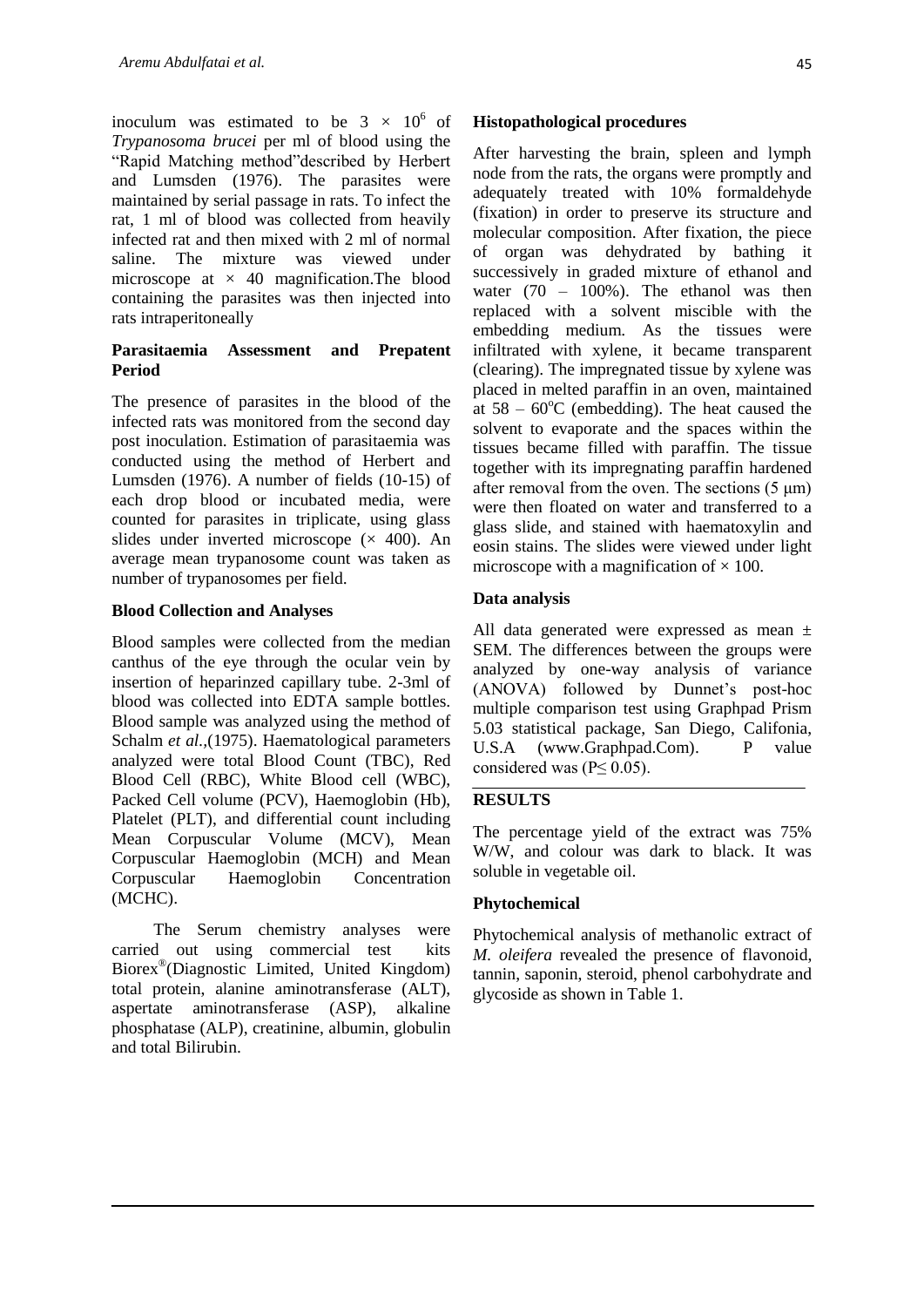| <b>Component</b> | Test            | <b>Observation</b>  | <b>Scoring</b> |
|------------------|-----------------|---------------------|----------------|
| Alkaloid         | Dragendorffs    | Brownish-red colour | $^+$           |
| <b>Tannins</b>   | Ferric chloride | Deep red colour     | $^{+}$         |
| Flavonoid        | Pew's           | Red colour          | $^{+}$         |
| Saponin          | Frothing        | Persistence foam    | $^{+}$         |
| Phenol           | <b>Buchard</b>  | Violet colour       | $^{+}$         |
| Carbohydrate     | Molisch's       | Red colour          | $^{+}$         |
| Glycosides       | Salkowski's     | Reddish brown       |                |

**Table 1**: Phytochemical analysis of methanolic extract of *Moringa oleifera* leaves.



 $\longrightarrow$  Treatment with diminazene aceturate

**Figure 1:** The pattern of parasitaemia curve in rats infected with *T. brucei* and treated with diminazene aceturate alone and in combination with the methanolic extract of *Moringa oleifera* leaves. Treatments: A-Uninfected and untreated; B- *M. oleifera* alone for 14 days before infection and after infection; C- *M. oleifera* (14days) + diminazene aceturate; D-diminazene aceturate alone treatment after infection; E - *M. oleifera* alone for 90days before infection and after infection; F-*M. oleifera* (90 days) + diminazene aceturate and G- Infected and untreated.

#### **Parasitaemia**

The parasites were detectable in the blood of infected rats in group D and G after 48 hours following inoculation of *T. brucei.* Parasites were detectable by 72 hours post infection (pi) in groups B, C, E and F that received daily doses *M. oleifera*. The level of parasitaemia persistently increased in all groups and reached  $(25 \times 10^8$ trypanosomes/ml of blood) by day 5 before treatment with diminazene aceturate.

Parasites were cleared within 72 hours post treatment (pt) from blood samples of rats in groups C and F those treated with both *M. oleifera* and diminazine aceturate. However, it took 96 hours pt for parasites to be cleared from rats in group D which was treated only with diminazene aceturate. Parasitaemia persistently increased in group G that was not treated and reached 8.7  $x10^8$  trypanosomes/ml of blood by day 13 and all the rats in the group were dead by day 14 post infection. Similarly, parasitaemia in groups B and E, those were treated with *M. oleifera* extract only, reached antilog of 8.7  $x10<sup>8</sup>/ml$  of blood by day 15 and the rats died by day 17 as seen in figure 1.

#### **Effects of Infection and Treatment on the Haematology**

The decrease in number of red blood cell induced by *T. brucei* infection responded favourably to treatment with diminazene aceturate alone or in combination with *M. oleifera* leaves. The result presented in table 2 showed that RBC of rats in groups B, C, D, E and F were non-significant (P>0.05) when compared with the control. The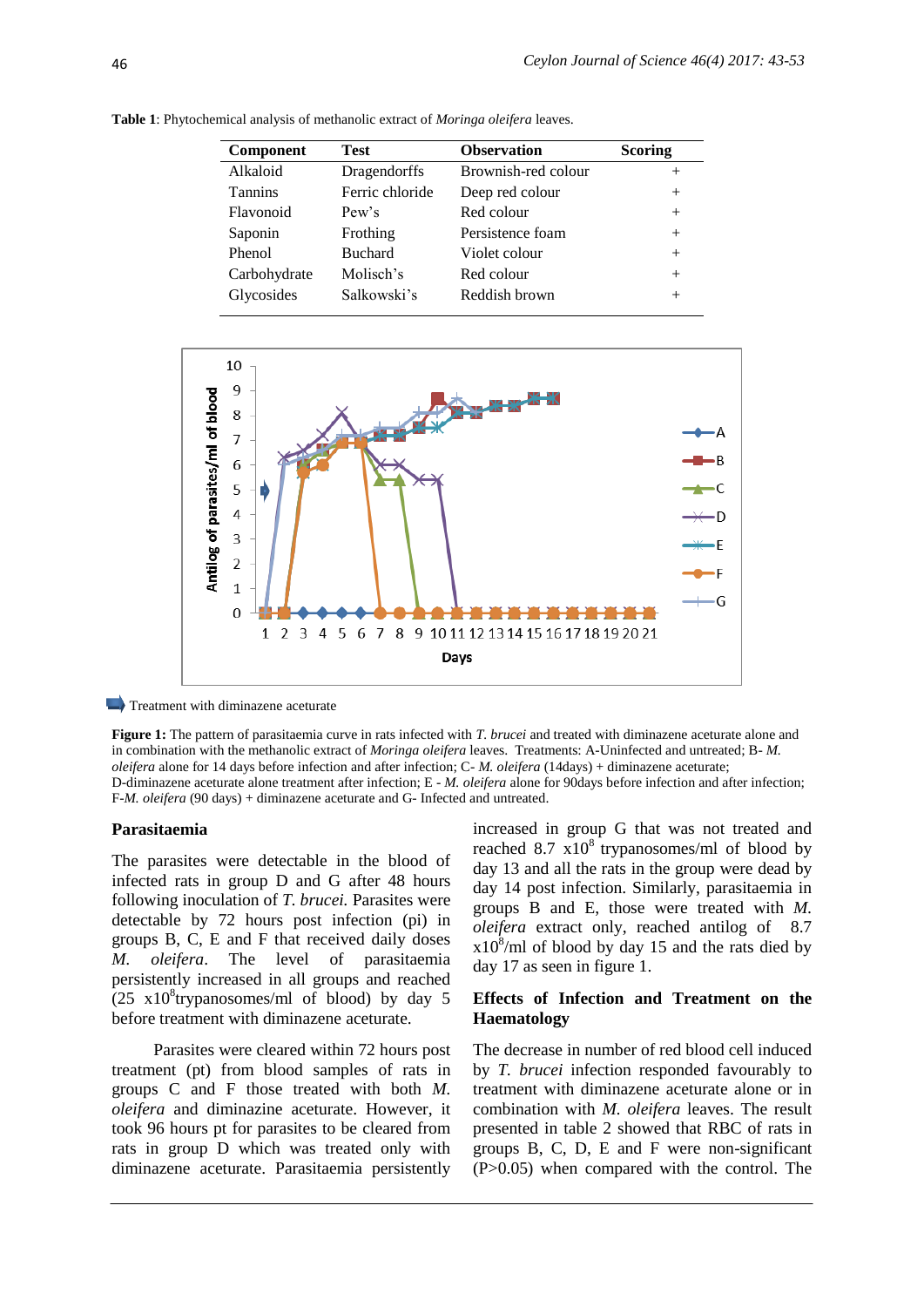rats in group G (infected and untreated) remain significantly lower (P<0.05) when compared with the control as observed in table 1.

The decrease in haemoglobin concentration induced by *T. brucei* infection responded favourably to treatment with diminazine alone and in combination with *M. oleifera* extract. The haemoglobin concentration of rats in groups E and G were significantly lower (P<0.05) when compared with the control as stated in table 1.

The differential white blood cell counts; Lymphocytes, Monocytes, Eosinophils and Basophils were non-significant (P>0.05) in all groups when compared with the control. The Neutrophils of rats in groups E, F and G were significantly lower  $(P<0.05)$  when compared with the control as seen in table 1.

### **Effects of Infection and Treatment on Serum chemistry**

Table 3 shows the serum chemistry of rats infected with *T. brucei* and treated with diminazene aceturate alone and in combination with *M. oleifera* extract. All rats treated either with diminazene aceturate alone or in combination with *M. oleifera* were nonsignificant to total protein  $(P>0.05)$ . Rats in groups D and G were significant to albumin (P<0.05) when compared with the control as stated in table 2. Rats in all the groups showed no significant in globulin, AST, ALT, ALP and BUN (P>0.05) in comparison to the control as observed in table 2. Creatinine and total billirubin were significant  $(P<0.05)$  in group G which are infected and untreated when compare with the negative control as seen in table 2.

**Table 2:** Haematology result of rat infected with *T. brucei* treated with *Moringa oleifera* and diminazene aceturate.

| Parameters            | A (Control)      | B               | $\overline{C}$   | D                            | ${\bf E}$                    | $\mathbf F$                 | G                            |
|-----------------------|------------------|-----------------|------------------|------------------------------|------------------------------|-----------------------------|------------------------------|
|                       |                  |                 |                  |                              |                              |                             |                              |
| PCV $(\% )$           | $42.2 \pm 0.86$  | $39.0 \pm 1.05$ | $40.62 \pm 1.29$ | $43.6 \pm 0.98$              | $37.7 \pm 1.11$ <sup>*</sup> | $39.5 \pm 1.5$              | $36.2 \pm 0.49$ <sup>*</sup> |
| <b>RBC</b>            | $7.07 \pm 0.15$  | $6.42 \pm 0.22$ | $6.71 \pm 0.20$  | $7.24 \pm 0.18$              | $6.29 \pm 0.23$              | $6.75 \pm 0.29$             | $5.35 \pm 0.13$ <sup>*</sup> |
| $(x10^6/\mu l)$       |                  |                 |                  |                              |                              |                             |                              |
| H.b (g/dl)            | $14.02 \pm 0.16$ | $12.9 \pm 0.34$ | $13.5 \pm 0.34$  | $14.3 \pm 0.38$              | $12.5 \pm 0.34$ <sup>*</sup> | $13.3+0.44$                 | $11.9 \pm 0.11$ <sup>*</sup> |
| <b>PLT</b>            | $145.2 \pm 8.9$  | $164 \pm 15.2$  | $138 \pm 6.3$    | $158 \pm 6.9$                | $143 \pm 4.3$                | $142 \pm 5.0$               | $123 \pm 6.2$                |
| $(x10^{9}/L)$         |                  |                 |                  |                              |                              |                             |                              |
| <b>MCV</b>            | $53.6 \pm 5.6$   | $60.9 \pm 0.59$ | $60.4 \pm 0.47$  | $60.2 \pm 0.89$              | $60.2 \pm 0.98$              | $58.5 \pm 0.72$             | $62.4 \pm 2.48$              |
| (f]/cell)             |                  |                 |                  |                              |                              |                             |                              |
| <b>MCH</b>            | $19.8 \pm 0.25$  | $20.1 \pm 0.24$ | $20.1 \pm 0.25$  | $19.7 \pm 0.21$              | $19.9 \pm 0.25$              | $33.1 \pm .15$ <sup>*</sup> | $20.6 \pm 0.8$               |
| (pg/cell)             |                  |                 |                  |                              |                              |                             |                              |
| <b>MCHC</b>           | $33.2 \pm 0.34$  | $33.1 \pm 0.22$ | $33.3 \pm 0.27$  | $32.8 \pm 0.21$              | $27.7+2.7$ <sup>*</sup>      | $19.8 \pm 0.2$ <sup>*</sup> | $20.6 \pm 0.7$               |
| (g/dl)                |                  |                 |                  |                              |                              |                             |                              |
| <b>WBC</b>            | $5.66 \pm 1.03$  | $4.82 \pm 0.62$ | $4.95 \pm 0.39$  | $4.14 \pm 0.44$              | $4.09 \pm 0.33$              | $4.3 \pm 0.27$              | $3.76 \pm 0.2$               |
| $(x10^3mcL)$          |                  |                 |                  |                              |                              |                             |                              |
| L $(x10^3)$           | $3.38 \pm 0.57$  | $3.06 \pm 0.30$ | $3.35 \pm 0.31$  | $2.82 \pm 0.29$              | $2.82 \pm 0.26$              | $2.29 \pm 0.3$              | $2.49 \pm 0.10$              |
| $N(x10^3)$            | $2.19 \pm 0.48$  | $1.59 \pm 0.35$ | $1.37 \pm 0.07$  | $1.16 \pm 0.14$ <sup>*</sup> | $1.1 \pm 0.11$ <sup>*</sup>  | $1.28 \pm 0.09$             | $1.13 \pm .09$ <sup>*</sup>  |
| M (x10 <sup>3</sup> ) | $0.13 \pm 0.04$  | $0.12 \pm 0.03$ | $0.06 \pm 0.02$  | $0.06 \pm 0.02$              | $0.09 \pm 0.01$              | $0.07 \pm 0.01$             | $0.07 \pm 0.01$              |
| $E(x10^3)$            | $0.16 \pm 0.05$  | $0.07 \pm 0.01$ | $0.13 \pm 0.02$  | $0.08 + 0.02$                | $0.06 \pm 0.01$              | $0.04 \pm 0.01$             | $0.08 \pm 0.01$              |
|                       |                  |                 |                  |                              |                              |                             |                              |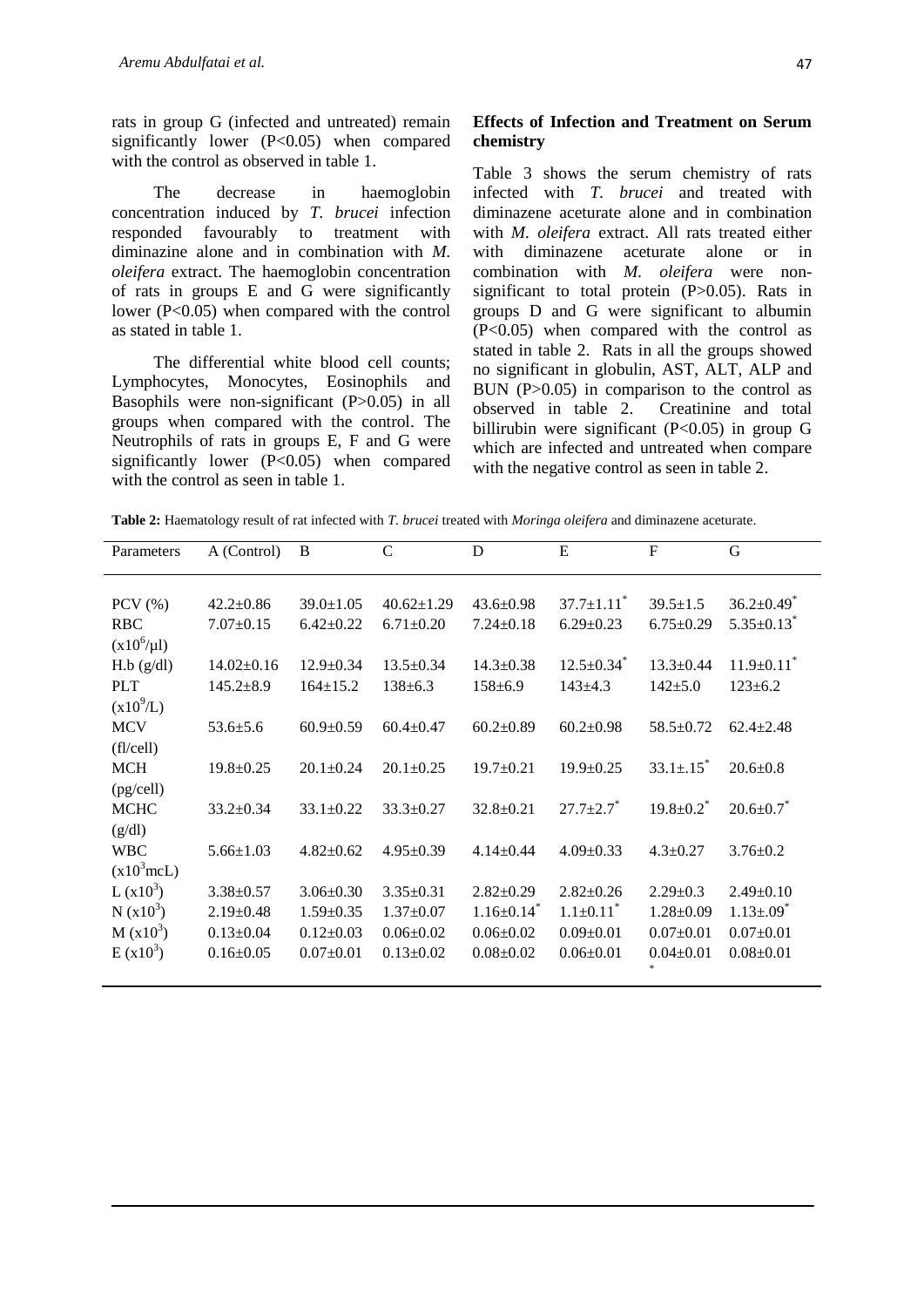### **Histopathology**

*Effects of T. brucei infection on the brain of rats*



**Figure 2a** Photomicrograph of brain in uninfected and untreated rats (H&E) the neurons (arrow) and neutrophil (star) appear normal and show no visible lesion (NVL); **2b**. Photomicrograph of brain in rats treated with M.O alone for 14 days (H&E) the neurons (arrow) and neutrophil (star) appear normal and show no visible lesion (NVL).

### *Effects of T. brucei infection on the spleen of rats*



**Figure 2c**: Photomicrograph of spleen in rats untreated and uninfected (H&E), moderate numbers of fairly-large PALSs (star). Congestion of the splenic sinuses and sinusoids; **2d**: Photomicrograph of spleen in rats treated with M.O alone for 14days (H&E), few large discrete PALSs (star).Marked congestion of the splenic sinuses and sinusoids. Multiple foci of macrophages laden with golden brown pigments [haemosiderosis] (thin arrows).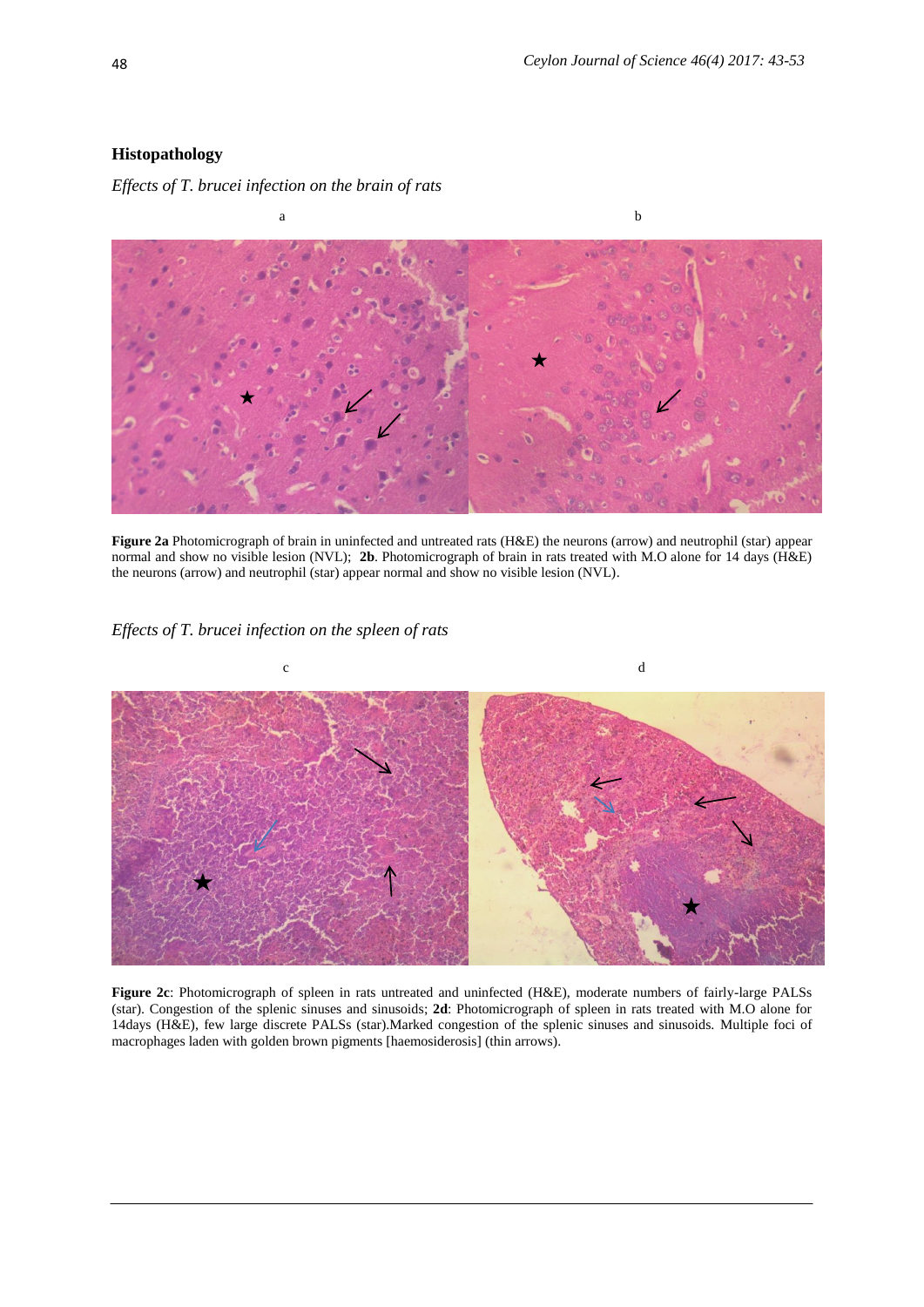*Effects of T. brucei infection on the lymph node of rats*



**Figure 2e**: Photomicrograph of lymph node in rats untreated and uninfected (H&E),the cortex, paracortex and medulla consist of densely-packed lymphoid cells. NVL; **2f:** Photomicrograph of lymph node in rats treated with both diminazene and M.O (H & E), the cortex, paracortex and medulla consist of densely-packed lymphoid cells. Discrete follicles are present.

**Table 3:** Serum chemistry result of rat infected with *T. brucei* treated with *Moringa oleifera* and diminazene aceturate.

| Parameters      | A(Conrol)        | B                | $\mathcal{C}$    | D               | E               | F               | G                |
|-----------------|------------------|------------------|------------------|-----------------|-----------------|-----------------|------------------|
|                 |                  |                  |                  |                 |                 |                 |                  |
|                 |                  |                  |                  |                 |                 |                 |                  |
|                 |                  |                  |                  |                 |                 |                 |                  |
| Total protein   | $82.4 \pm 1.6$   | $84.4 \pm 1.3$   | $84.2 \pm 1.2$   | $78.2 \pm 1.5$  | $82.5 + 2.8$    | $82.5 \pm 1.8$  | $77.8 \pm 1.6$   |
| Albumin         | $33+1.8$         | $34.6 \pm 1.3$   | $33+0.71$        | $28+1.3*$       | $32 + 2.7$      | $31 \pm 1.9$    | $26.8 \pm 1.5*$  |
| Globulin        | $49.4 \pm 0.68$  | $49.8 \pm 2.06$  | $52.6 \pm 0.68$  | $50.2+0.92$     | $52.5 \pm 0.87$ | $51.5 \pm 0.29$ | $51 \pm 0.63$    |
| <b>AST</b>      | $45+0.63$        | $39.8 \pm 1.43$  | $42+1.23$        | $42.8 \pm 2.39$ | $37.5 \pm 1.4$  | $40.8 \pm 1.6$  | $42.6 \pm 0.93$  |
| <b>ALT</b>      | $32.8 \pm 0.37$  | $29.2 \pm 0.97$  | $31 + 1.27$      | $31.8 \pm 1.16$ | $29+0.82$       | $29.8 \pm 1.65$ | $31 \pm 1.09$    |
| ALP             | $106+7.01$       | $111+4.36$       | $99.8 + 7.07$    | $111+4.01$      | $102 + 5.56$    | $91.3 \pm 10.3$ | $92.6 \pm 3.34*$ |
| <b>BUN</b>      | $16.54 \pm 0.27$ | $17.12 \pm 0.19$ | $16.96 \pm 0.19$ | $17+0.35$       | $16.28 \pm .24$ | $16.63 \pm .27$ | $16.08{\pm}.49$  |
| Creatinine      | $0.9 + 0.06$     | $0.82 \pm 0.09$  | $0.78 + 0.07$    | $0.82 \pm 0.05$ | $0.7 \pm 0.0*$  | $0.80 \pm 0.12$ | $0.66 \pm 0.11*$ |
| <b>Total BL</b> | $0.42+0.08$      | $0.42+0.08$      | $0.52 \pm 0.16$  | $0.38+0.11$     | $0.35+0.05$     | $0.30+0.07$     | $0.26 \pm 0.02*$ |
|                 |                  |                  |                  |                 |                 |                 |                  |

All values are express in mean ± standard error of mean

\* Significantly lower (P<0.05)

AST: Aspertate aminotransferase BUN: Blood urea nitrogen

ALT: Alanine aminotransferase BL: Bilirubin

# **DISCUSSION**

The qualitative phytochemical screening of the methanolic extract of *M. oleifera* leaves use in this study indicated the presence of tannins, alkaloids, flavonoids, saponins and glycosides. This is in agree with previous work described by other workers (Tijjan *et al.,* 2009, Bannetti *et al.*, (2003).

 This study showed that methanolic extract of *M. oleifera* leaves does not possess trypanocidal activities against *T. brucei* infected rats. The result of this study is in contrast to the work of Atawodi *et al.,* (2005) that concluded that different parts of *M. oleifera* possess antitrypanocidal effect against different species of trypanosome such as *T. brucei* and *T.*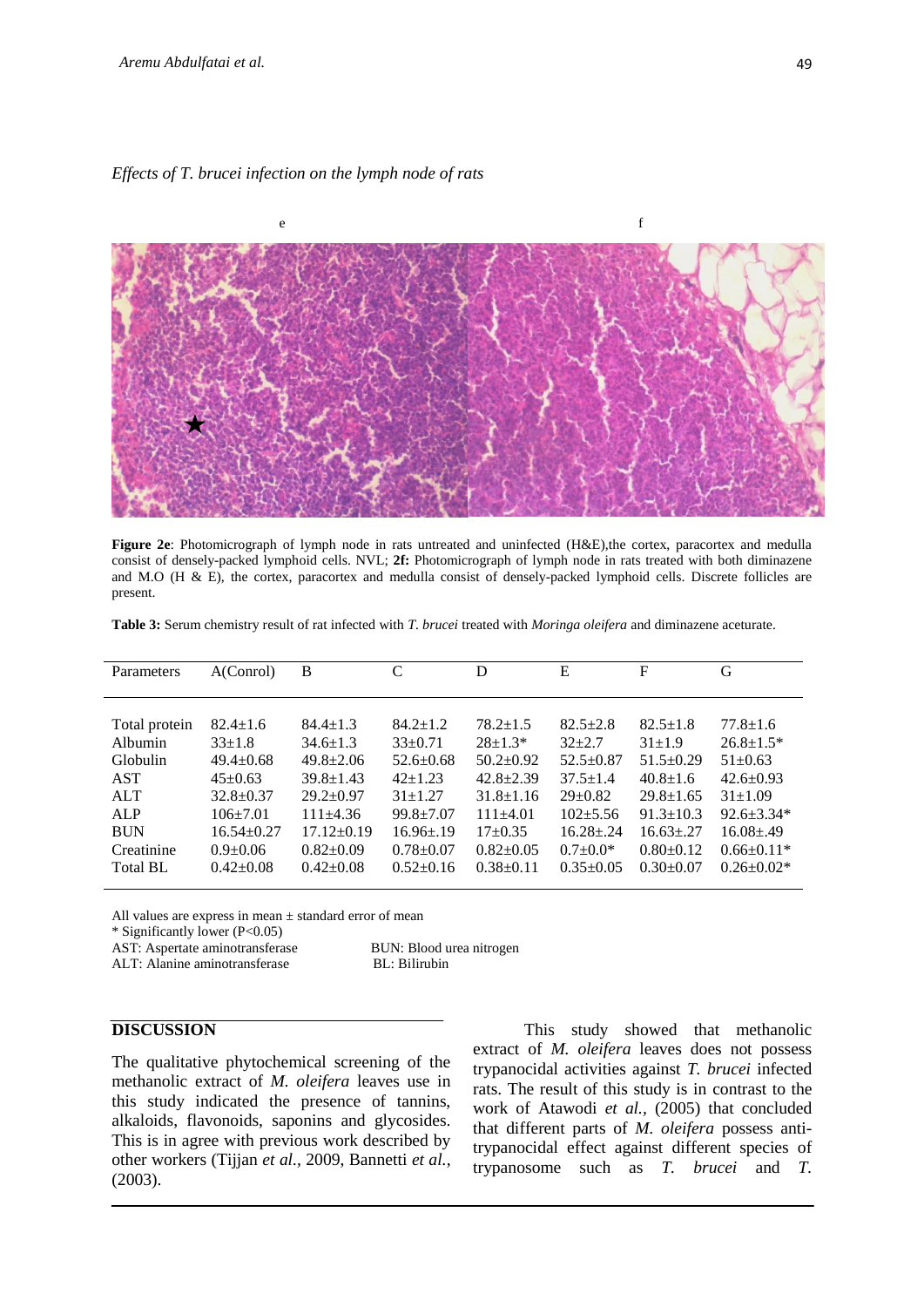*congolensis.* Though *M. oleifera* supplement decreased the parasitaema level and increased the survival period of the rats for extra 2 days when compared with group G that was not supplemented with *M. oleifera*. The ameliorative effects of *M. oleifera* extract was apparently due to early clearance of the parasites in the extract treated groups (C and F) compared to the group D that were only treated with diminazene aceturate. The result of this study also showed that there was no difference in the ameliorative effect between acute and chronic administration of *M. oleifera* seen in group C and F considering the pattern of recovery and clearance of the parasites. The study also observed the mortality in groups B and E, those treated with *M. oleifera* alone, occurred at the same day. This observation further confirmed the fact that *M. oleifera* lacks trypanocidal activities.

 The outcome of this study showed that *M. oleifera* supplement improved the haematological parameters of rats infected with *T. brucei*. It has been reported that anaemia in trypanosomosis is caused by a combination of factors which includes haemolysis of erythrocytes, haemodilution and erythrophagocytosis by the trypanosomes (Mackenzie, 1990). *Trypanosome brucei* cause anaemia through disruption of erythrocytes membrane integrity (Huan *et al.,* 2000). Erythrocytic peroxidation has also been reported to be one of the factors which play an important role in the pathogenesis of anaemia in mice infected with *T. brucei* (Igbokwe *et al.,* 1994).

The Pcv, Rbc, Hb, Mcv, Mch and Mchc were greatly improved in all groups treated with *M. olefera* extract when compared with the rats in group G (infected and untreated) which were significantly lower  $(P<0.05)$  as seen in table 1. This result is similar to the result of Ueno *et al.,* (2000) and Weber (2009). However, the differential WBC showed lymphocytopenia, neutrophilia and monocytopenia which were evident especially in groups that were not supplemented with *M. oleifera.*(Table 1)

The results of this study indicated nonsignificant (P>0.05) alterations in several biochemical parameters in the *T. brucei*-infected rats as stated in table 2. The results indicated that there was hypoprotenaemia in the groups that were not treated with *M. oleifera* extract (group A and G). This implies that *M. olefera* extract prevent hypoproteanema in infected rats as

observed in previous work reported by Atawodi *et al.* (2005).

Hepatocellular damage caused by trypanosome was monitored by serum activities of ALT and AST (Umar *et al.,* 2000) which had leaked from hepatic tissues (Zilva and Pannall. 1990). The result of enzyme assays showed elevation of both ALP and AST in all the groups of infected rats seen in table 2. The elevaton of these enzymes is in consonance with earlier reports by Gray (1986) and Adah *et al.,* (1997). This has been reported to due to inflammation and necrosis in the infected host particularly in organs like liver, kidney muscle and even heart (Losos and Ikede, 1972). This is possible due to the ability of *T. brucei* to invade soft tissue especially the liver, kidney and heart thereby localizing and causing tissue damage which subsequently leads to the release of these enzymes from damaged tissue (Igbokwe *et al.,* 1994).

The renal damage caused by the trypanosome infection was reflected by an increase in serum concentrations of urea and creatnine. This has also been observed by Umar *et al.(* 2010). In this study, blood urea nitrogen, creatinine and total belirubin decrease across all the groups infected with *T. brucei* with marked decrease in group G which were untreated or unsupplemented; significantly lower  $(P<0.05)$ . This was in line with the work by Adejinmi and Akinbolade (2000) where they observed lower serum biochemical changes in West African dwarf goats infected with *T. brucei*.

Splenomegaly was a prominent feature of infection with both *T. brucei* and *T. congolensis*. This observation has also been reported by others (Kaikabo and Salako, 2006) associated splenomegaly with acute or parasitemic phase of trypanosome infection and attributed its cause to red blood cell sequestration and expanded macrophage population. The hyperplasia of germinal center and proliferation of macrophages and plasma cells were observed in the present study (Figure 2d) in support with the findings of other workers.

Clyton *et al.,* (1992) reported an increase in spleenic macrophages and the profound effects of trypanosomes on mature splenic lymphocytes. The presence of trypanosomes has been demonstrated to stimulate and cause proliferation of splenic B-lymphocytes (Malik *et al.,* 2008).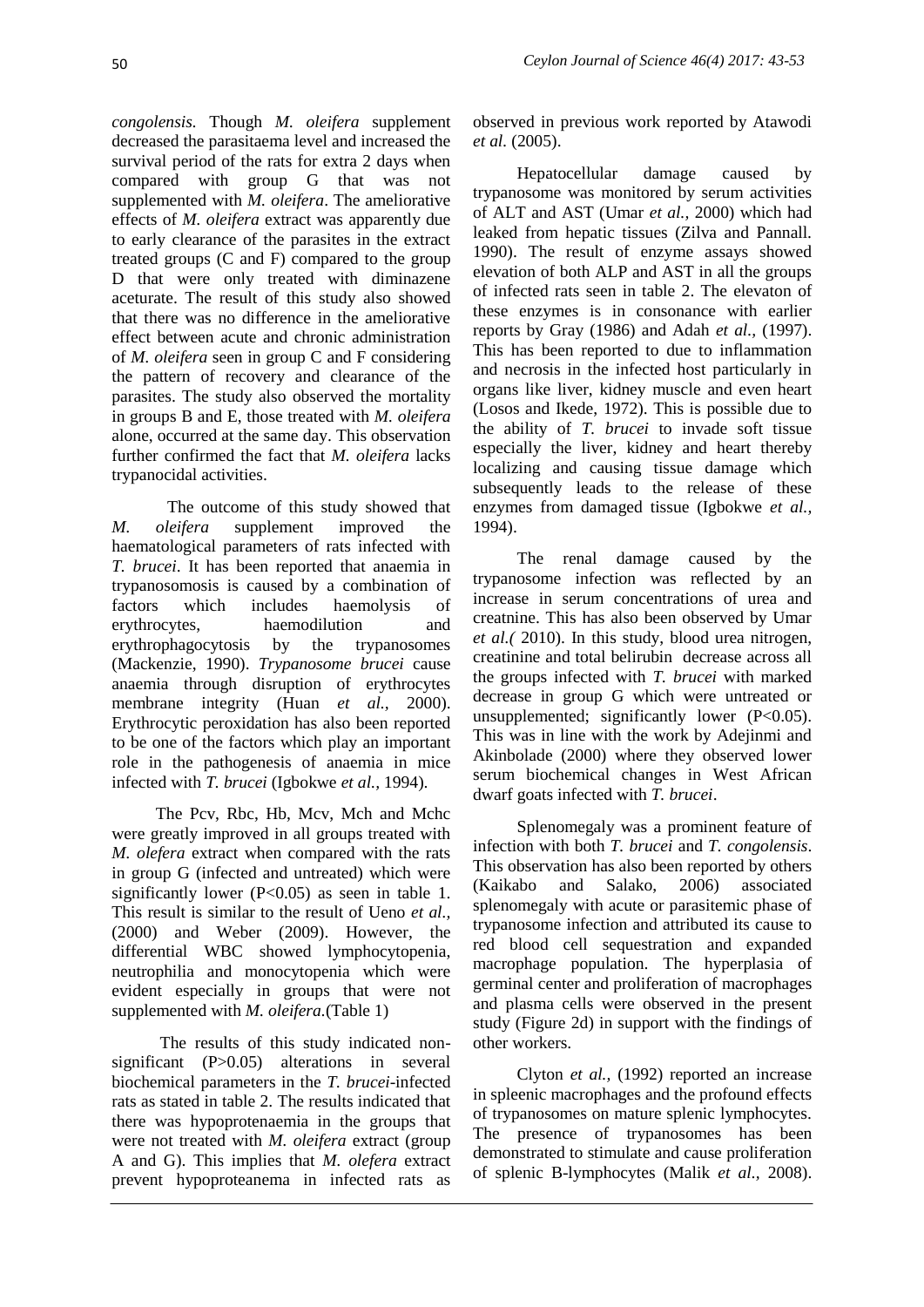Some of the proliferating B-cells differentiate and secretes large amount of immunoglobulins (ILRAD, 2008) of diverse specificity (Hunter *et al.,* 1991). The proliferation of immune competent splenic cells may be responsible for prominent increase in size following infection with *T. brucei*. Treatment using diminazene aceturate with or without *M. oleifera* gave variable results in related to the responses of the spleen to treatments. Diminazene aceturate in combination with *M. oleifera* were more in reducing spleen weight than diminazene treatment alone in *T. brucei* infection. However, it is difficult to compare this observation with those of other workers as result of the dearth of data on *M. oleifera* supplementation following trypanocide treatment in trypanosomosis. Thus report of Kaikabo and Salako, (2006) showed that the spleen of vitamin E supplemented rats had less lesions. The photomicrograph of spleen in this study showed marked congestion of the splenic sinuses and sinusoids suggesting marked splenic depletion as seen in figure 2d. This is as a result of erythrocytes destruction by the trypanosome organisms which is in line with the report of Hausteen *et al.* (2009) that showed the pathogenesis of anaemia in *T. congolensis* infected mice.

The histopathology of this study revealed that the brain of the rats that were infected and untreated had multiple neuronal degeneration that leads to congestion of the cerebral blood vessels. Trypanosome parasites penetrate the brain leading to vascular degeneration. This is in consistent with the previous work of Diwao and Roy (2000) which confirm the brain invasion of trypanosome parasites in dogs. The brain of the groups dosed with *M. oleifera* extract had lower neuronal degeneration and the neuron appears normal with no visible lesion as observed in rats that are in group B,C, E and F (Figure 2b) when compared with the positive control

The histopathology result of this study showed that methanolic extract of *M. oleifera* leaves is a potent ameliorative agent that reduces neuronal degeneration in the brain of rats infected with *T. brucei*.

The congestion in the spleen and lymph nodes were considerably reduced when compared with the positive control group. This result is in line with the findings of Shetty and Naryana (2007) that compare the histopathology in rats infected with *T. brucei* and *T. congolensis.*

#### **CONCLUSION**

The results obtained from this present study showed that *M. oleifera* does not possess antitrypanosomal activities but can be used as an ameliorative supplement to reduce the level of parasitaemic pattern and prompt clearance of the parasites when combined with potent conventional trypanocides such as diminazene aceturate.

The study also showed that *M. oleifera* supplement reduce tissue and organ damage caused during trypanosomal infection and this probably occurs as result of the potent antioxidant effect of the extract as reported in previous work by Jaquelin *et al.* (2015) when the antioxidant effect of *M. oleifera* was established during oxidative stability of fish subjected to accelerated storage.

### **ACKNOWLEDGEMENT**

We wish to acknowledge the technologists in the Physiology and Pharmacology laboratory for the technical assistance rendered in the course of this work.

#### **REFERENCES**

- Adah, M. I., Rohwedder, A., Olaleye, O. D. and Werchau, H. (1997). Nigerian rotavirus serotype G8 could not be typed by PCR due to nucleotide mutation at the 39 end of the primer binding site. *Archives of Virology,* **142:** 1881-1887
- Adejinmi, J. O. and Akinbolade (2000). Serum biochemical changes in West African Dwarf goats with experimental mixed *T. brucei* and *cowdria ruminantum* infection. *Journal of Tropical veterinary science,* **18**(1-2): 111-120.
- Adeyemi, O. S., Akanji, M. A., and Ekanem, J. T. (2000).Ethanolic extract of *Psidiumguajava* influences protein and bilirubin level in *Trypanosomabrucei* infected rats,. *Journal of Biological science* **12**:111-116
- Anosa V. O (1998). Haematological and biochemical changes in human and animal trypanosomosis. Part 1 *Revue d Elevage et de Medecine Veterinaire des Pays Tropicaux (Paris,)* **41**: 65- 78
- Atawodi, S. E. (2005) Comparative *in vitro*  trypanocidal activities of the petroleum ether, chloroform, methanol and aqueous extracts of some Nigerian Savannah Plants.*African Journal of Biotechnology,* **4**: 177-182.
- Awotunde, A. J., Ibrahim, S., and Ameh, D. A., (2002). In vitro trypanocidal effects of methanolic extract of some Nigeria savanna plants. *African journal of biotechnology,* **2**: 317- 321.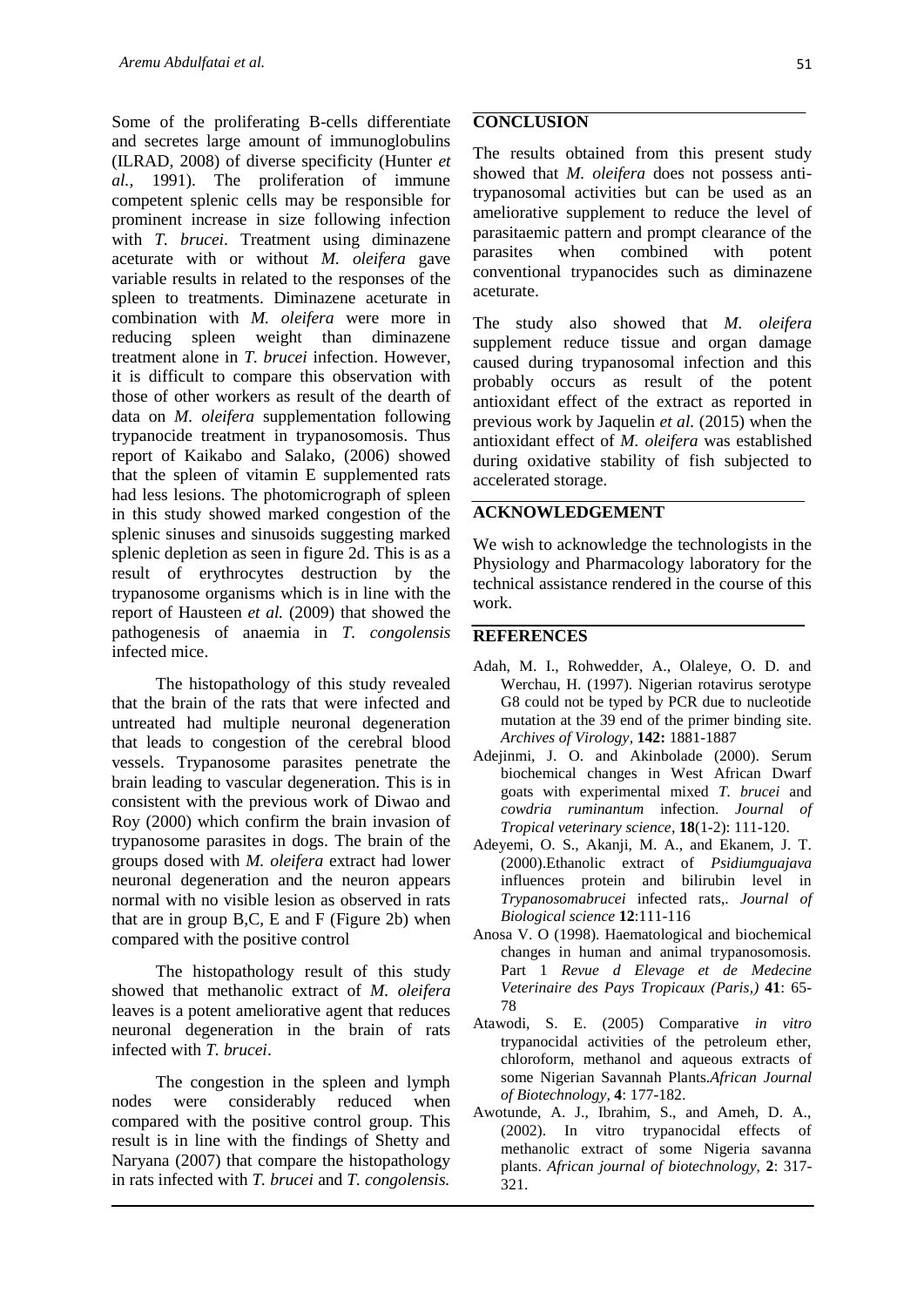- Bailey, N. M. (1998).Oral Berenil in the treatment and prophylaxis of human trypanosomiasis. *Tropical journal of Medicine,* **62:** 122-130.
- Bannetti, M.P., Burchmore, R.J., and Stich, A. (2003): "The trypanosomiases" in Africa, human African trypanosomiasis. *Journal of Applied Neurobiology,* **12**:81–94.
- Clyton, E. G., Caceres, A., Saravia, A. and Rizzo, S. (1992): Pharmacologic properties of *Moringaoleifera.* Screening for antispasmodic, anti-inflammatory and diuretic activity. *Journal of ethno pharmacology,* **36**(3): 233-237.
- Diwao, A. R., and Roy, B. D. (2000).Studies on binding of berenil to microsomal protein and its significance with respect to microsomal metabolism of trypanocidal drug. *Indian journal of experimental biology,* **26**: 464-466.
- Dolan A. C., Damper, D. and Patton, C. L. (1996).Pentamidine transport in *Trypanosomabrucei* pharmacokinetics and pharmacodynamic sequence, **8:** 400- 420.Blackwell publishers, London.
- Eghianruwa, K.I, Odiaka P.C.G. and Ogunpolu. J. (2004). A preliminary comparative efficacy study of isometamedium following oral and intramuscular administration in mice experimentally infected with *T. congolense*. *Sahel journal of veterinary science,* **3**: 33-37.
- Freiburghaus, F, Steck, A., Ptander, H., Brun R., Cunningham, M.P., Van Hoeve, K. and Lumsden, W.H .R. (1998).A bio-assay technique for determination of trypanocidal drug levels, and its application in estimating the duration of activity of berenil in treated cattle. *Procure at International Congress of Parasitology,* **1**: 301- 303.
- Gray, A. S., Genet, G., Mancebo, O. A. and Monzon, C.M. (1986).Acciondeldiminazene en ratones y equinosexperimentalmenteinfectados con Trypanosomaequinum. Veterin. Argentina 3, 844-849.maintained by chemoprophylaxis under trypanosomiasis risk. *Journal of agricultural Science,* **105:** 147-166.
- Griffin, A. R. and Allanby, B. J.(1999).Epidemiology of bovine trypanosomiasis in the Ghibe valley, southwest Ethiopia. *Journal of Accraatropical medicine,* **53**: 151-163.
- Hausteen, A, R., Hampal, V., Hug. L., Leigh, J. W., Dacks, J. B., Lang, B. F., Simpson, A. G. and Roger, A. J. (2009)[."Phylogenomic analyses](https://www.ncbi.nlm.nih.gov/pmc/articles/PMC2656170)  [support the monophyly of Excavata and resolve](https://www.ncbi.nlm.nih.gov/pmc/articles/PMC2656170)  [relationships among eukaryotic "supergroups"".](https://www.ncbi.nlm.nih.gov/pmc/articles/PMC2656170) Procure: *National academic Science,.* U.S.A. **106** (10): 3859-64.
- Herbert W.J. and Lumsden W.H.R. (1976) *Trypanosomabrucei*: A Rapid "Matching" method for Estimating the host parasitemia. *Journal ofexperimental parasitology,* **40**: 427- 431.
- Huan,S., Weisz, K., James, T.L. and Shafer, R. H. (2000): H-NMR studies on the (GCTTAAGC) and its complex with berenil. *European journal ofbiochemistry* **204**, 31-38.
- Hunter, C.A., Gow, J.W., Kennedy, P.G.E., Jennings, F. W. and Murray, M (1991). Immunopathology of experimental African sleeping sickness: detection of cytokine mRNA in the brains of *Trypanosomabruceibrucei-*infected mice. *Journal of infectiousimmunology,* **59,** 4636-4640.
- Igbokwe, I. O., Esievo, K., A., N., Saror, D. I. and Obagaiye, O. K. (1994).Increased susceptibility of erythrocytes to *invitro* peroxidation in acute *Trypanosomabrucei* I nfection in mice.*Journal of Veterinary parasitology* **55**, 247-86.
- Igweh, A,C., Aguiyi, J.C. and Okwuaasaba, F.K,.(2002). Antitrypanosomal Effect of the Aqueous Extract of *Brassiscaoleracea*.infections after chemotherapy.*Journal of Parasitology,* **97:** 51-61.
- Jaqueline, A. N., Marciane, M., Janaina, M. B. S., Kassandra, L.G.V., Araujo, A., Poliana, S. E., Alline, S. S., Antonia, L. S., Silva, M. C. D. and Antonia, G. S. (2015): Assessment of the antioxidant effects of *Moringaoleifera* extract in fish oil during storage. *Journal of food processing and preservation,* **40**: 29-36.
- Kaboré, J.,Camara, M., Cooper, A., Tait, A., Jamonneau, V., Bucheton, B., Berriman, M and MacLeod, A. (2016). Population genomics reveals the origin and asexual evolution of human infective trypanosomes. *E life journal,* **5***:* 14-73. doi: 10.7554/eLife.11473.
- Kagira, J. M., Thuita, J. K., Ngotho, M., Mdachi, R., Mwangangi, D. M. and Ndung'u, J, M. (2006).Haematology of experimental *Trypanosomabruceirhodesiense*infection in vervet monkeys. *African journal of health science,* **13**: 59-65.
- Kaikabo, A. B. and Salako, E. Y. (2006).Comparative Antitrypanosomal Activity of *Terminal iachebula* dried fruit. Therapeutic Effects of *Zanthoxy lumalatum* leavea and *Eugenia caryophyllata* Buds (Fruits) against *Trypanosoma evansi. Journal of Veterinary parasitology,* **2:** 91-97.
- Kibona, J., Camara, M., Cooper, A., Tait, A., Jamonneau, V., Bucheton, B., Berriman, M and MacLeod, A. (2002). Population genomics reveals the origin and asexual evolution of human infective trypanosomes. *E life journal,* **5***:* 14-73. doi: 10.7554/eLife.11473.
- Losos, G.J. and Ikede, B.O. (1972). Review of pathology of diseases in domestic and laboratory animals caused by T.congolense. T.vivax, T. brucei, T.rhodesiense and T. gambiense. Veterinary Pathology Supplement, **9**: 1 - 71.
- Mackenzie, B. C.(1990): Berenil (diminazeneaceturate) resistant *Trypanosoma congolense* in cattle under natural tsetse